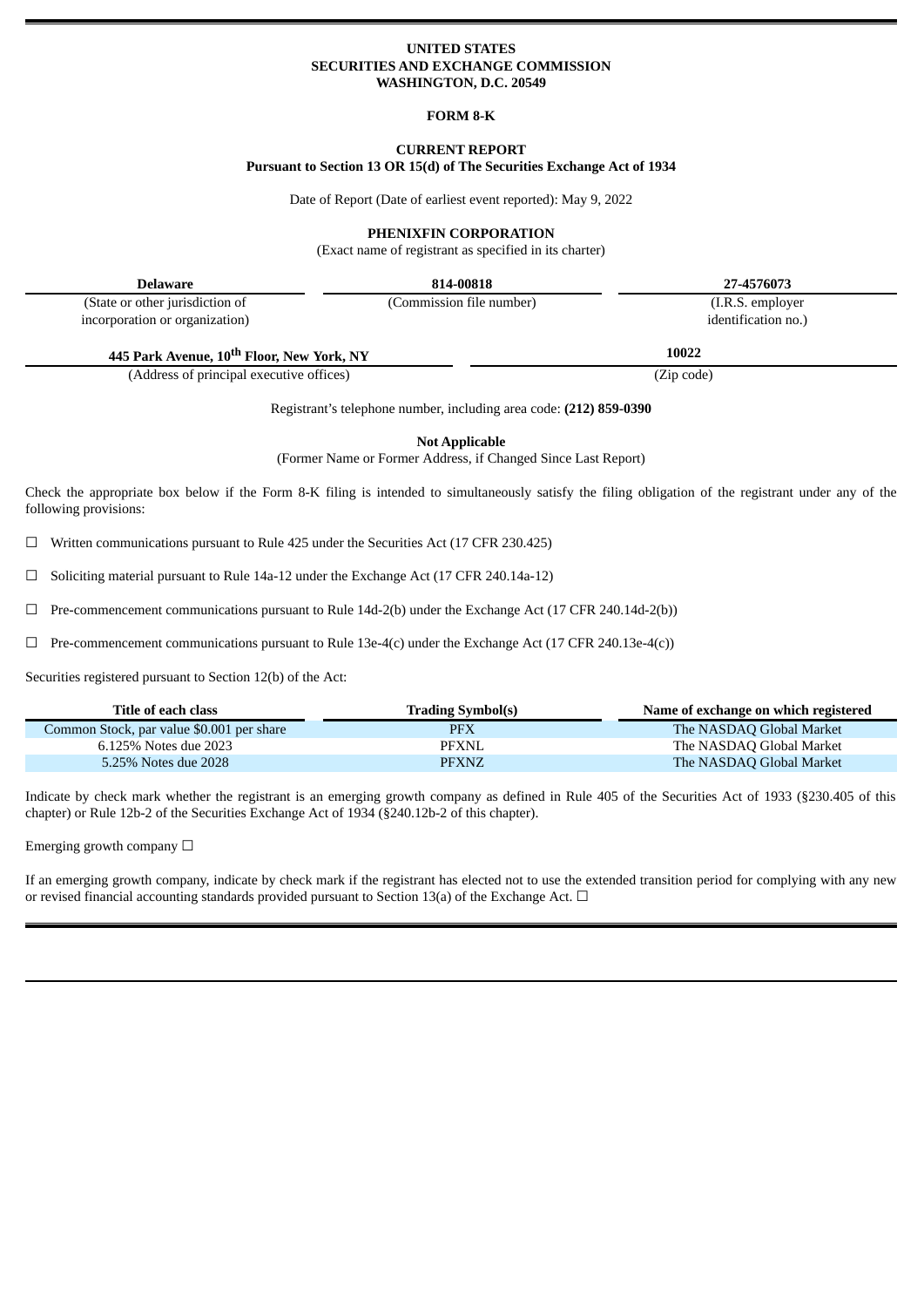## **Item 2.02 Results of Operations and Financial Condition.**

On May 9, 2022, PhenixFIN Corporation issued a press release announcing its financial results for the quarter ended March 31, 2022. The press release is included as Exhibit 99.1 to this Form 8-K.

## **Item 9.01 Financial Statements and Exhibits.**

(d) Exhibits

| Exhibit No. | Description                     |
|-------------|---------------------------------|
| 99.1        | Press Release dated May 9, 2022 |

1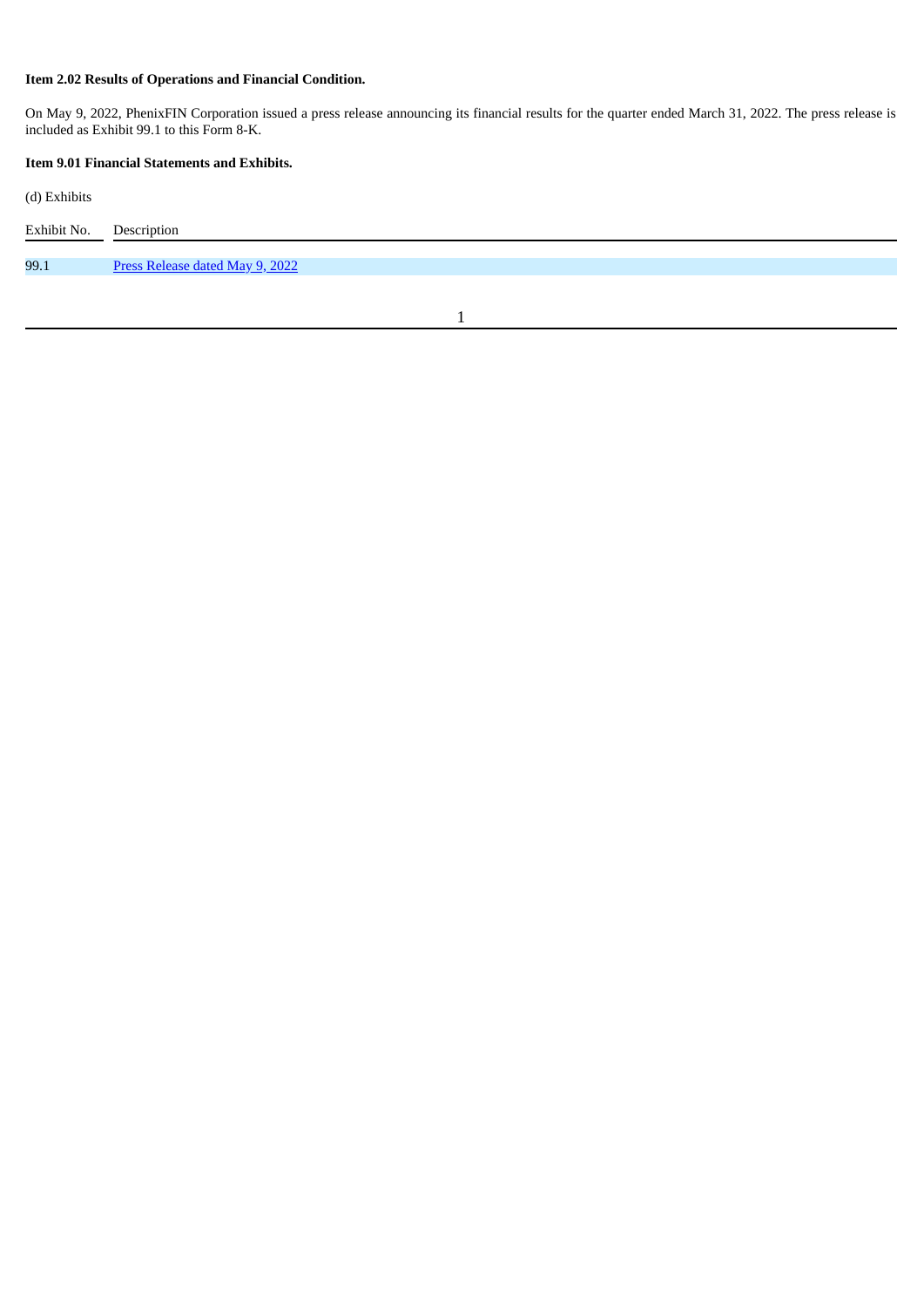### **SIGNATURE**

Pursuant to the requirements of the Securities Exchange Act of 1934, PhenixFIN Corporation has duly caused this report to be signed on its behalf by the undersigned hereunto duly authorized.

# DATE: May 9, 2022 **PHENIXFIN CORPORATION**

/s/ David Lorber Name: David Lorber Title: Chief Executive Officer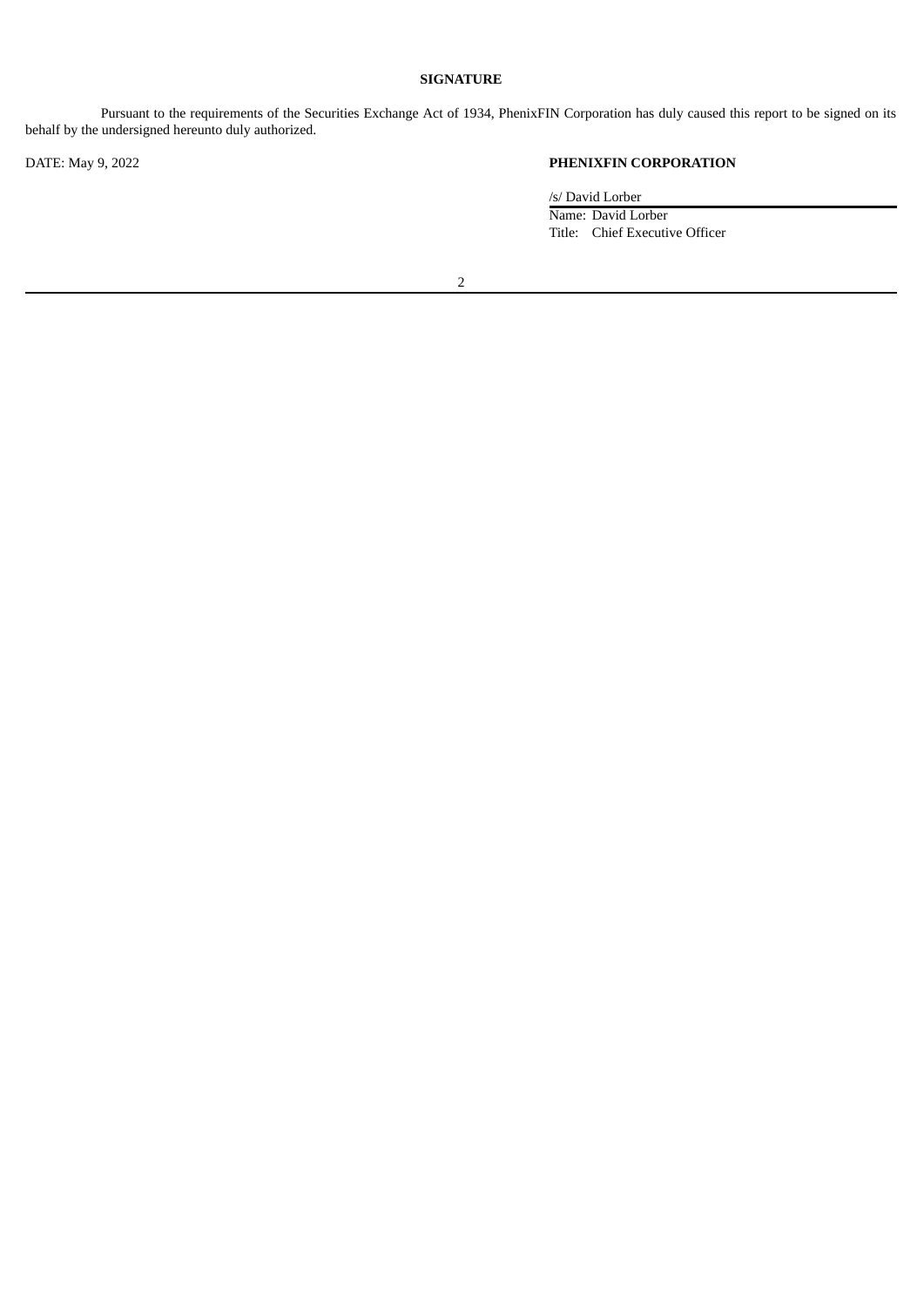#### **PhenixFIN Corporation Announces Fiscal Second Quarter 2022 Financial Results**

<span id="page-3-0"></span>New York, NY, May 9, 2022 -- PhenixFIN Corporation (NASDAQ: PFX) (the "Company"), a publicly traded business development company, today announced its financial results for the fiscal second quarter of 2022.

### **Highlights**

- During the second quarter, total investment income of \$3.7 million; net investment income of \$1.2 million
- Net asset value (NAV) of \$138.9 million, or \$62.94 per share as of March 31, 2022, vs. \$57.08 per share as of September 30, 2021
- NAV per share has increased 18.9% and operating expenses have declined by 44% since internalization (effective January 1, 2021)
- Weighted average yield to maturity of 8.32% on debt investments

David Lorber, Chief Executive Officer of the Company, stated:

"During the quarter we continued the successful deployment of capital while executing on our strategy to grow NAV/share, which increased to \$62.94 as of the end of the quarter. NAV growth from investments contributed approximately \$3 million or \$1.17 per share. In addition, we continued to execute on the Company's stock buyback program, repurchasing 309,427 shares for \$12.5 million during the quarter, increasing NAV per share by \$2.78."

Since our internalization on January 1, 2021, we have monetized 20 positions totaling \$126.4 million and deployed capital into 25 investments, aggregating \$155.5 million.

### Selected Second Quarter 2022 Financial Results

For the quarter ended March 31, 2022, total investment income totaled \$3.7 million, of which \$3.6 million was attributable to portfolio interest and dividend income and \$0.1 million was attributable to fee and other income.

For the quarter ended March 31, 2022, total net expenses were \$2.5 million and total net investment income was \$1.2 million.

For the quarter ended March 31, 2022, the Company recorded a net realized gain of \$0.5 million and net positive change in unrealized appreciation of \$1.4 million.

#### Portfolio and Investment Activities

As of March 31, 2022, the fair value of the Company's investment portfolio totaled \$188.8 million and consisted of 48 portfolio companies.

As of March 31, 2022, the Company had 6 portfolio company investments on non-accrual status with a fair market value of \$12.8 million.

#### Liquidity and Capital Resources

At March 31, 2022, the Company had \$37.7 million in cash and \$57.5 million and \$22.5 million outstanding in aggregate principal amount of its 5.25% unsecured notes due 2028 and 6.125% unsecured notes due 2023, respectively.

### **ABOUT PHENIXFIN CORPORATION**

PhenixFIN Corporation is a non-diversified, internally managed closed-end management investment company incorporated in Delaware that has elected to be regulated as a business development company under the Investment Company Act of 1940, as amended. We completed our initial public offering and commenced operations on January 20, 2011. The Company has elected, and intends to qualify annually, to be treated, for U.S. federal income tax purposes, as a regulated investment company under Subchapter M of the Internal Revenue Code of 1986, as amended. Effective January 1, 2021, the Company operates under an internalized management structure.

### **SAFE HARBOR STATEMENT AND OTHER DISCLOSURES**

This press release contains "forward-looking" statements. Such forward-looking statements reflect current views with respect to future events and financial performance, and the Company may make related oral forward-looking statements on or following the date hereof. These forward-looking statements are subject to the inherent uncertainties in predicting future results and conditions. Certain factors could cause actual results and conditions to differ materially from those projected in these forward-looking statements, including among other things, PhenixFIN's ability to deliver value to shareholders, reduce operating expenses for a sustainable period of time, implement its investment objective, capitalize on investment opportunities, execute successfully its share repurchase program, grow its net asset value and perform well and operate effectively under an internalized management structure, FlexFIN's ability to perform effectively and generate attractive returns and other factors that are enumerated in the Company's periodic filings with the Securities and Exchange Commission. PhenixFIN Corporation disclaims and does not undertake any obligation to update or revise any forward-looking statement in this press release.

**Past performance is not a guarantee of future results.** The press release contains unaudited financial results. For ease of review, we have excluded the word "approximately" when rounding the results. This press release is for informational purposes only and is not an offer to purchase or a solicitation of an offer to sell shares of PhenixFIN Corporation's common stock. There can be no assurance that PhenixFIN Corporation will achieve its investment objective.

For PhenixFIN investor relations, please call 212-859-0390. For media inquiries, please contact info@phenixfc.com.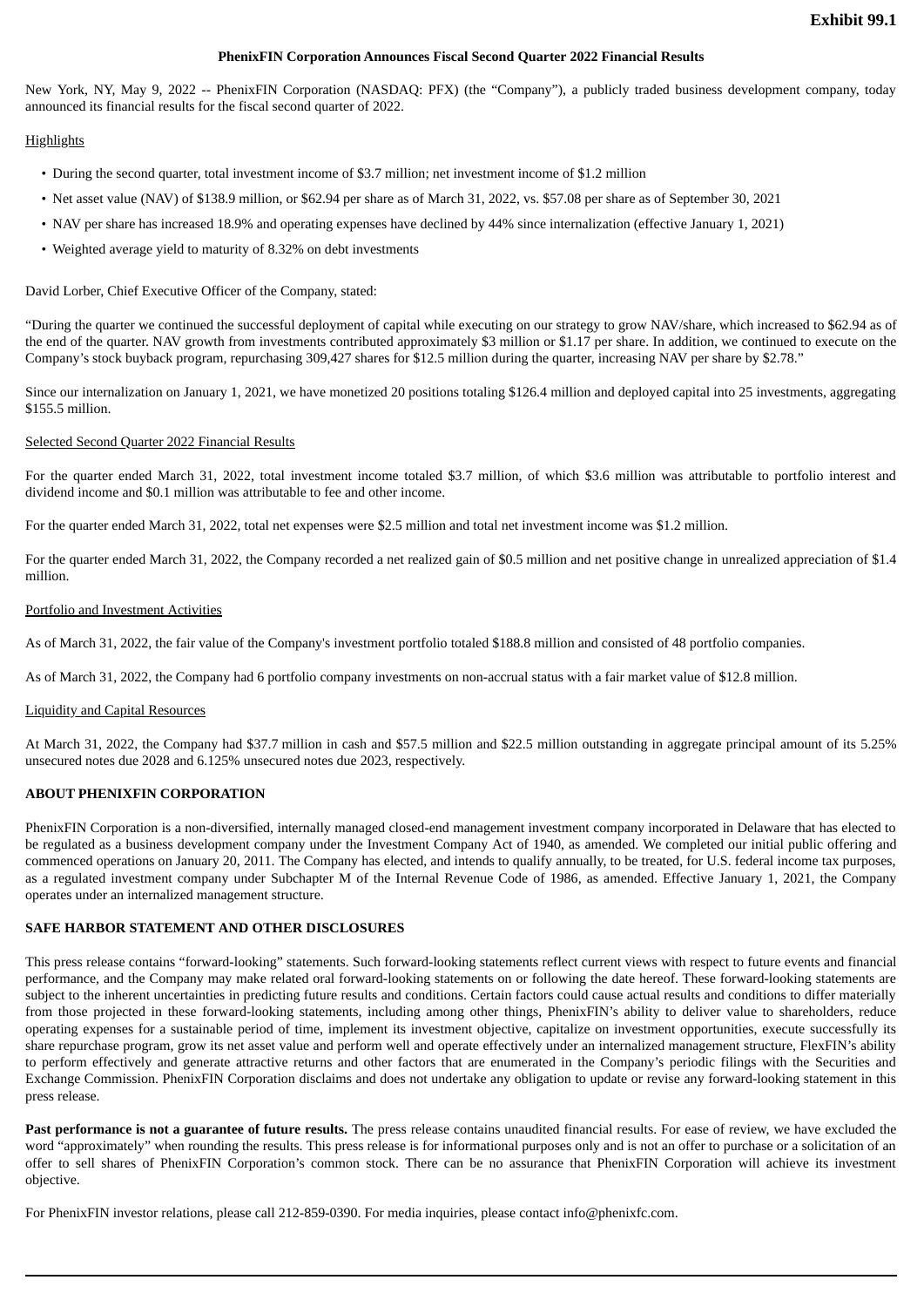## **PHENIXFIN CORPORATION**

# **Consolidated Statements of Assets and Liabilities**

|                                                                                                                                                            |    | March 31,<br>2022<br>(Unaudited) |     | September 30,<br>2021 |  |  |
|------------------------------------------------------------------------------------------------------------------------------------------------------------|----|----------------------------------|-----|-----------------------|--|--|
| <b>Assets:</b>                                                                                                                                             |    |                                  |     |                       |  |  |
| Investments at fair value                                                                                                                                  |    |                                  |     |                       |  |  |
| Non-controlled, non-affiliated investments (amortized cost of \$148,021,351 and \$92,214,167, respectively)                                                |    | \$137,952,546                    | \$  | 84,152,678            |  |  |
| Affiliated investments (amortized cost of \$43,971,119 and \$75,963,427, respectively)                                                                     |    | 16,668,073                       |     | 57,595,245            |  |  |
| Controlled investments (amortized cost of \$61,796,022 and \$39,490,097, respectively)                                                                     |    | 34,184,230                       |     | 9,891,860             |  |  |
| Total Investments at fair value                                                                                                                            |    | 188,804,849                      |     | 151,639,783           |  |  |
| Cash and cash equivalents                                                                                                                                  |    | 37,676,010                       |     | 69,433,256            |  |  |
| Receivables:                                                                                                                                               |    |                                  |     |                       |  |  |
| Fees receivable                                                                                                                                            |    | $\blacksquare$                   |     | 1,872,700             |  |  |
| Interest receivable                                                                                                                                        |    | 717,504                          |     | 371,576               |  |  |
| Paydown receivable                                                                                                                                         |    |                                  |     | 292,015               |  |  |
| Due from Affiliate                                                                                                                                         |    | 128,850                          |     |                       |  |  |
| Dividends receivable                                                                                                                                       |    | 269,330                          |     | 81,211                |  |  |
| Prepaid share repurchases                                                                                                                                  |    | 480,254                          |     |                       |  |  |
| Other assets                                                                                                                                               |    | 1,013,641                        |     | 1,401,746             |  |  |
| <b>Total Assets</b>                                                                                                                                        |    | \$229,090,438                    |     | \$225,092,287         |  |  |
| <b>Liabilities:</b>                                                                                                                                        |    |                                  |     |                       |  |  |
| Notes payable (net of debt issuance costs of \$2,264,426 and \$412,795, respectively)                                                                      | \$ | 77,757,373                       | \$  | 77,434,005            |  |  |
| Interest and fees payable                                                                                                                                  |    | 503,125                          |     |                       |  |  |
| Due to affiliates                                                                                                                                          |    |                                  |     | 280,323               |  |  |
| Due to broker                                                                                                                                              |    | 10,375,632                       |     | 1,586,000             |  |  |
| Administrator expenses payable                                                                                                                             |    | 72,818                           |     | 67,920                |  |  |
| Accounts payable and accrued expenses                                                                                                                      |    | 448,635                          |     | 1,416,524             |  |  |
| Deferred revenue                                                                                                                                           |    | 377,852                          |     |                       |  |  |
| Other liabilities                                                                                                                                          |    | 594,863                          |     | 613,534               |  |  |
| <b>Total Liabilities</b>                                                                                                                                   |    | 90,130,298                       |     | 81,398,306            |  |  |
| <b>Commitments and Contingencies</b>                                                                                                                       |    |                                  |     |                       |  |  |
| <b>Net Assets:</b>                                                                                                                                         |    |                                  |     |                       |  |  |
| Common Shares, \$0.001 par value; 5,000,000 shares authorized; 2,723,709 shares issued; 2,207,794 and 2,517,221<br>common shares outstanding, respectively |    | 2,208                            |     | 2,517                 |  |  |
| Capital in excess of par value                                                                                                                             |    | 676, 357, 446                    |     | 688,866,642           |  |  |
| Total distributable earnings (loss)                                                                                                                        |    | (537, 399, 514)                  |     | (545, 175, 178)       |  |  |
| <b>Total Net Assets</b>                                                                                                                                    |    |                                  |     |                       |  |  |
|                                                                                                                                                            | \$ | 138,960,140                      |     | \$143,693,981         |  |  |
| <b>Total Liabilities and Net Assets</b>                                                                                                                    | \$ | 229,090,438                      | \$. | 225,092,287           |  |  |
| Net Asset Value Per Common Share                                                                                                                           | \$ | 62.94                            | \$  | 57.08                 |  |  |